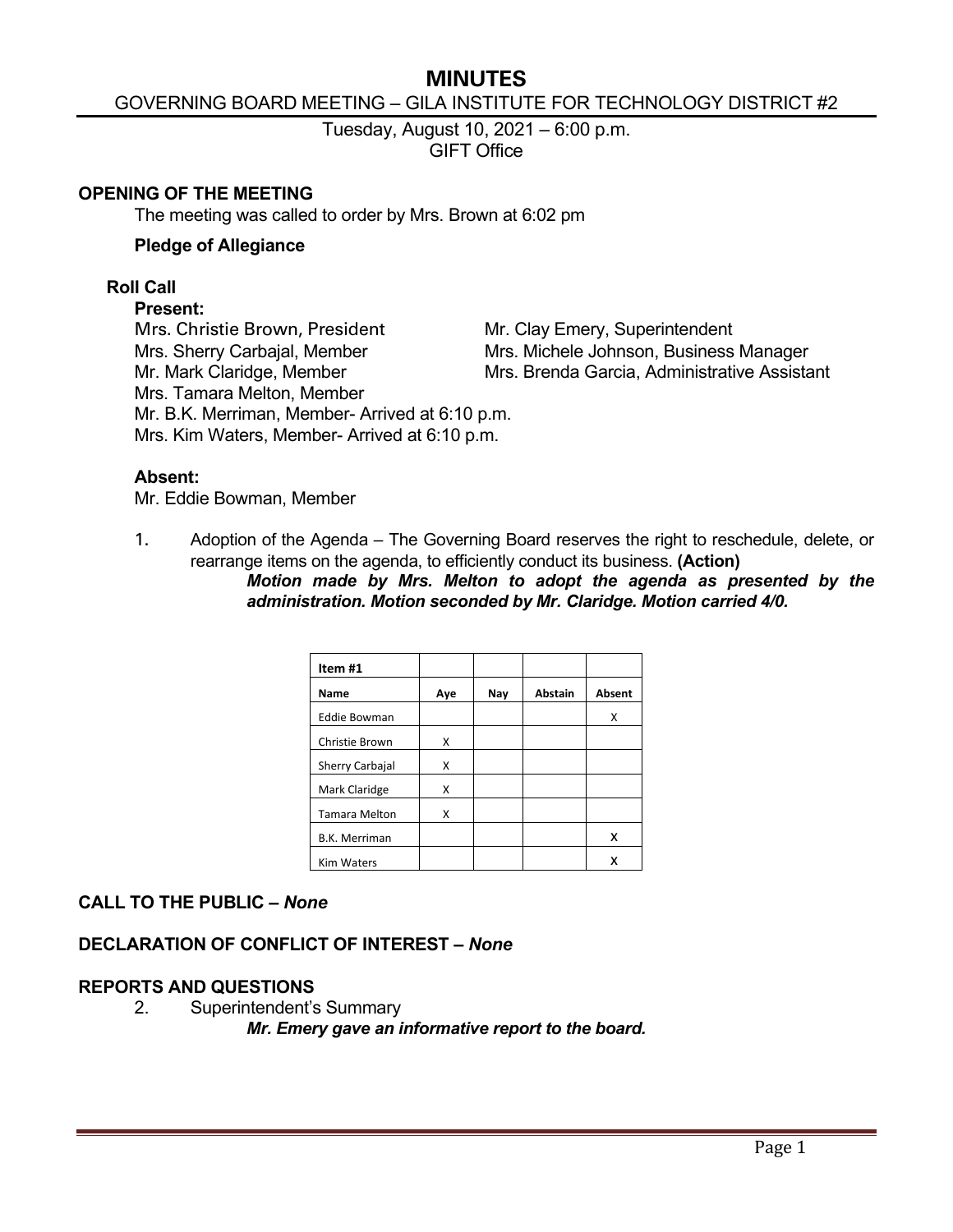# **CONSENT AGENDA – Action**

Approval of routine payroll and expense vouchers/routine matters

- 3. Approval of Minutes of the July 13, 2021, Regular Meeting and Adopted Budget Hearing. Recommendation to approve/ratify financial matters**.**
	- A. Payroll and expense vouchers.
	- B. Cash balance reports.

*Motion made by Mrs. Carbajal to approve the consent agenda items as presented. Motion seconded by Mr. Merriman. Motion carried 6/0.*

| Item #3              |     |     |                |               |
|----------------------|-----|-----|----------------|---------------|
| Name                 | Aye | Nay | <b>Abstain</b> | <b>Absent</b> |
| <b>Eddie Bowman</b>  |     |     |                | x             |
| Christie Brown       | X   |     |                |               |
| Sherry Carbajal      | X   |     |                |               |
| Mark Claridge        | X   |     |                |               |
| <b>Tamara Melton</b> | X   |     |                |               |
| <b>B.K. Merriman</b> | X   |     |                |               |
| <b>Kim Waters</b>    | x   |     |                |               |

# **LEGAL/FINANCIAL**

### **New Business**

- 4. Board Training (Discussion Only) ASBA Board Policy Access
- 5. Discussion and consideration of a motion to approve the auditor's report for the 2020 fiscal year. **(Action)**

| onded by mis. waters. Motion carried 0/0. |     |     |                |        |  |  |
|-------------------------------------------|-----|-----|----------------|--------|--|--|
| Item #5                                   |     |     |                |        |  |  |
| Name                                      | Aye | Nay | <b>Abstain</b> | Absent |  |  |
| <b>Eddie Bowman</b>                       |     |     |                |        |  |  |
| Christie Brown                            | x   |     |                |        |  |  |

Sherry Carbajal X Mark Claridge | X Tamara Melton | X B.K. Merriman | X Kim Waters X

| Motion made by Mr. Claridge to approve the auditor's report. Motion |  |
|---------------------------------------------------------------------|--|
| seconded by Mrs. Waters. Motion carried 6/0.                        |  |

| Discussion and approval of funding through special projects to assist EAC Cosmetology |
|---------------------------------------------------------------------------------------|
| Academy with a part time instructor. (Action)                                         |

*Motion made by Mrs. Carbajal to approve funding for part time instructor. Motion seconded by Mrs. Melton. Motion carried 6/0.*